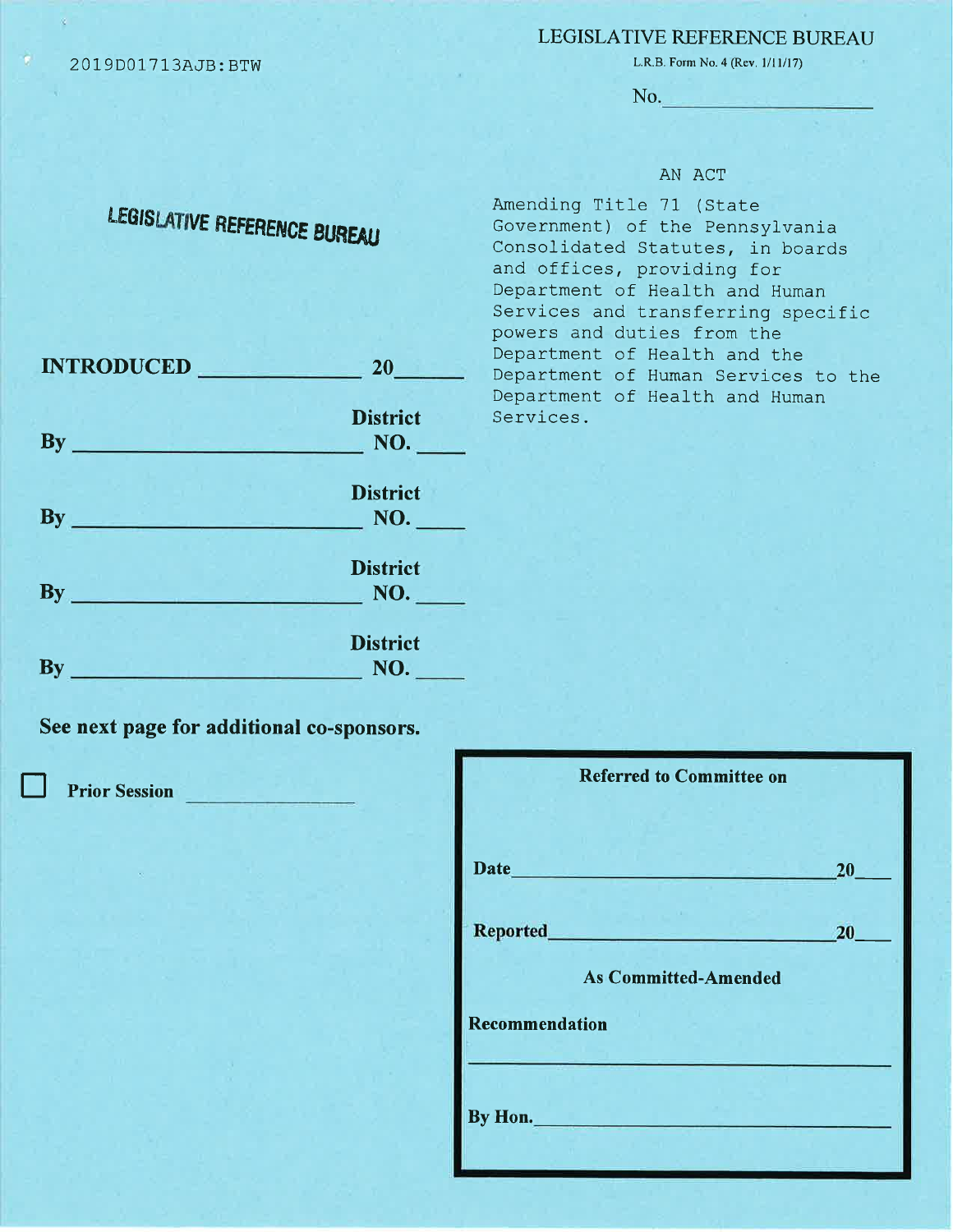$\mathcal{F}_{\mathcal{F}}$ 

 $\sim 100$ 

## AN ACT

| $\mathbf{1}$<br>$\overline{2}$<br>3<br>$\overline{4}$<br>5<br>6 | Amending Title 71 (State Government) of the Pennsylvania<br>Consolidated Statutes, in boards and offices, providing for<br>Department of Health and Human Services and transferring<br>specific powers and duties from the Department of Health and<br>the Department of Human Services to the Department of Health<br>and Human Services. |
|-----------------------------------------------------------------|--------------------------------------------------------------------------------------------------------------------------------------------------------------------------------------------------------------------------------------------------------------------------------------------------------------------------------------------|
| 7                                                               | The General Assembly of the Commonwealth of Pennsylvania                                                                                                                                                                                                                                                                                   |
| 8                                                               | hereby enacts as follows:                                                                                                                                                                                                                                                                                                                  |
| 9                                                               | Section 1. Part V of Title 71 of the Pennsylvania                                                                                                                                                                                                                                                                                          |
| 10                                                              | Consolidated Statutes is amended by adding a chapter to read:                                                                                                                                                                                                                                                                              |
| 11                                                              | CHAPTER 49                                                                                                                                                                                                                                                                                                                                 |
| 12                                                              | DEPARTMENT OF HEALTH AND HUMAN SERVICES                                                                                                                                                                                                                                                                                                    |
| 13                                                              | Subchapter                                                                                                                                                                                                                                                                                                                                 |
| 14                                                              | General Provisions<br>A.                                                                                                                                                                                                                                                                                                                   |
| 15                                                              | Departmental Administration<br>B.                                                                                                                                                                                                                                                                                                          |
| 16                                                              | SUBCHAPTER A                                                                                                                                                                                                                                                                                                                               |
| 17                                                              | GENERAL PROVISIONS                                                                                                                                                                                                                                                                                                                         |
| 18                                                              | Sec.                                                                                                                                                                                                                                                                                                                                       |
| 19                                                              | 4901. Scope of chapter.                                                                                                                                                                                                                                                                                                                    |

 $= 1 -$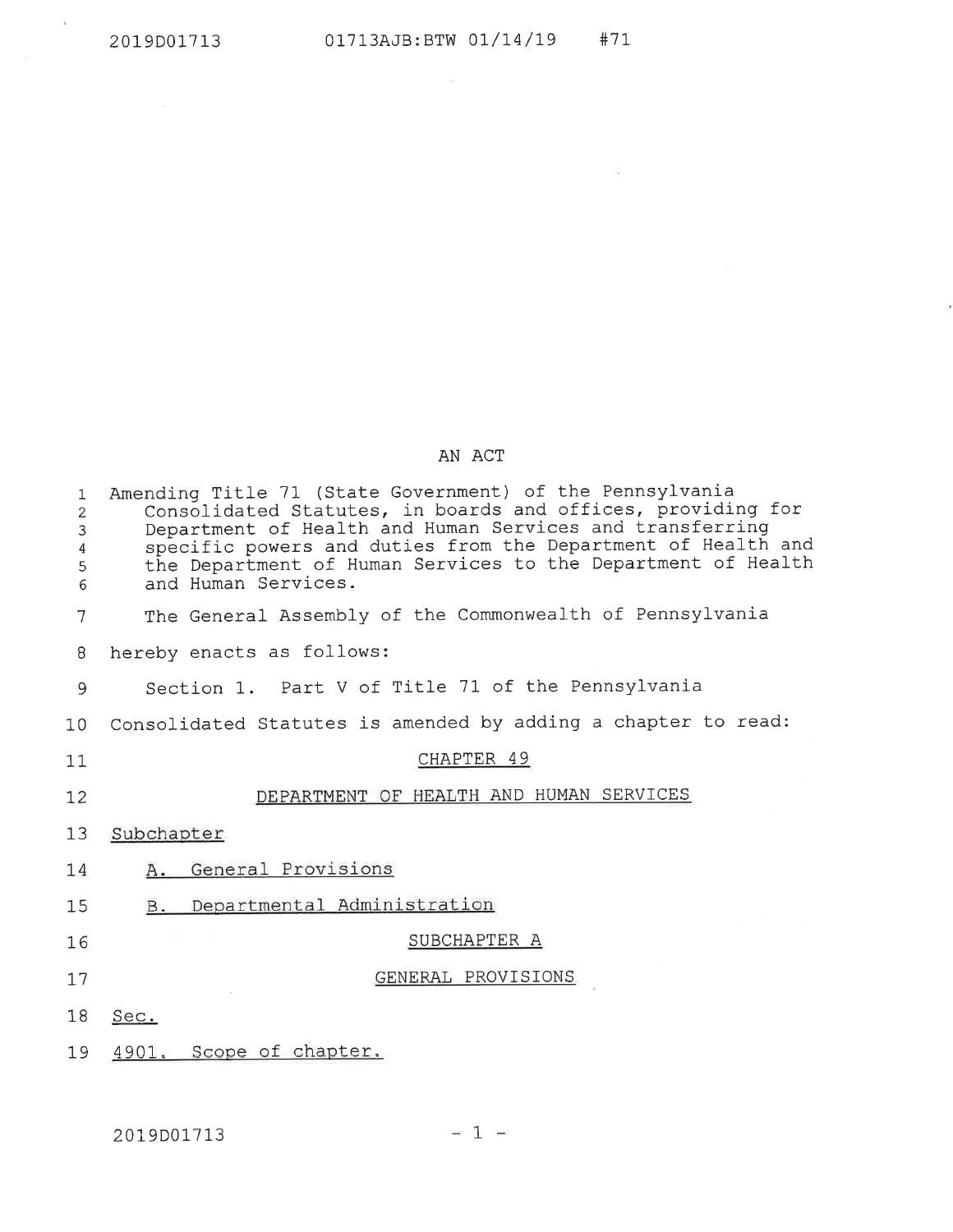| $1\,$       | 4902. Definitions.                                               |
|-------------|------------------------------------------------------------------|
| 2           | 4901. Scope of chapter.<br>Ø.                                    |
| 3           | This chapter relates to the Department of Health and Human       |
| 4           | Services.                                                        |
| 5           | § 4902. Definitions.                                             |
| 6           | The following words and phrases when used in this chapter        |
| 7           | shall have the meanings given to them in this section unless the |
| 8           | context clearly indicates otherwise:                             |
| $\mathsf 9$ | "Continuous improvement process system." A management            |
| 10          | methodology system that combines tools to improve process speed  |
| 11          | and reduce waste with data-driven project analysis to provide    |
| 12          | products and services with improved quality at a lower cost. The |
| 13          | term may involve any of the following strategies:                |
| 14          | (1)<br>Developing a process map that describes the lean          |
| 15          | government principles or another widely accepted business        |
| 16          | process improvement system by which an executive agency          |
| 17          | engages in specific activities that have the purpose of          |
| 18          | increasing efficiency and eliminating waste in the processes     |
| 19          | used to deliver goods and services to taxpayers and customers    |
| 20          | of this Commonwealth. This strategy includes the measurement     |
| 21          | of the outcomes regarding increased efficiency and the           |
| 22          | elimination of waste and procedures by which the executive       |
| 23          | agency produces goods or serves its customers.                   |
| 24          | (2) Engaging in specific activities to rapidly improve           |
| 25          | an executive agency's processes that will increase value or      |
| 26          | decrease staff time, inventory, defects, overproduction,         |
| 27          | complexity, delays or excessive movement.                        |
| 28          | (3)<br>Involving executive agency employees at all levels        |
| 29          | to map the executive agency's processes and recommend            |
| 30          | improvements, with specific importance placed on the             |
|             |                                                                  |

 $-2-$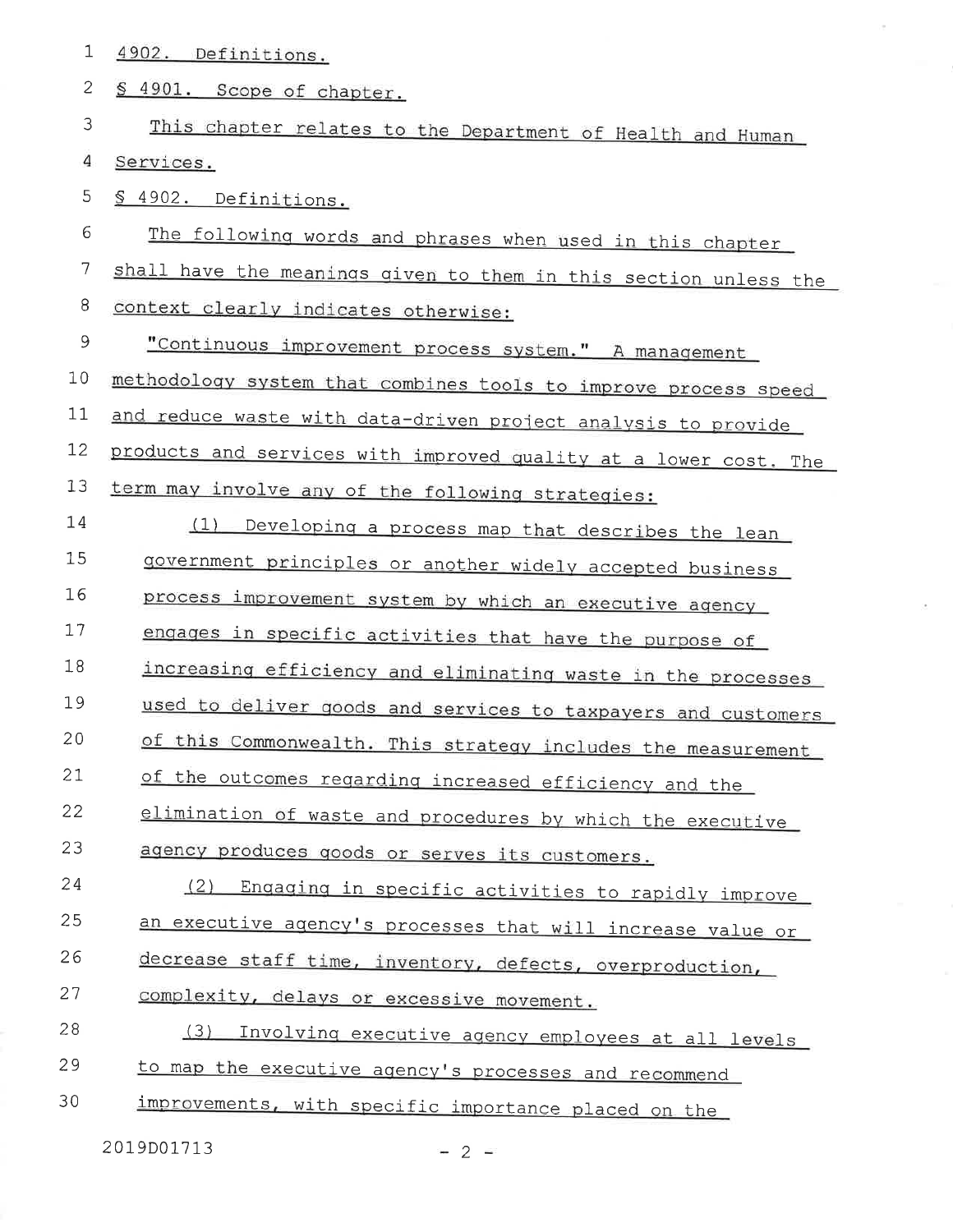| 1            | involvement of executive agency employees closest to the        |
|--------------|-----------------------------------------------------------------|
| $\mathbf{2}$ | customer or end user of the State government product or         |
| 3            | service.                                                        |
| 4            | Providing the means to measure each process in order<br>(4)     |
| 5            | to demonstrate the effectiveness of each process or process     |
| 6            | improvement.                                                    |
| 7            | Training executive agency employees to mentor and<br>(5)        |
| 8            | train other executive agency employees in continuous            |
| 9            | improvement process systems.                                    |
| 10           | "Department." The Department of Health and Human Services       |
| 11           | established under section 4911 (relating to establishment of    |
| 12           | department).                                                    |
| 13           | "Secretary." The Secretary of Health and Human Services.        |
| 14           | SUBCHAPTER B                                                    |
| 15           | DEPARTMENTAL ADMINISTRATION                                     |
| 16           | Sec.                                                            |
| 17           | 4911. Establishment of department.                              |
| 18           | 4912. Organization of department.                               |
| 19           | 4913. General duties of department and transfer provisions.     |
|              | 20 4914. Redesignation.                                         |
| 21           | 4915. (Reserved).                                               |
| 22           | 4916. Secretary.                                                |
| 23           | 4917. Strategic plan.                                           |
| 24           | § 4911. Establishment of department.                            |
| 25           |                                                                 |
|              | The Department of Health and Human Services is established as   |
| 26           | an administrative department within the executive branch of the |
| 27           | government of this Commonwealth.                                |
| 28           | § 4912. Organization of department.                             |
| 29           | Division of responsibilities. -- The department shall be<br>(a) |

 $\sim$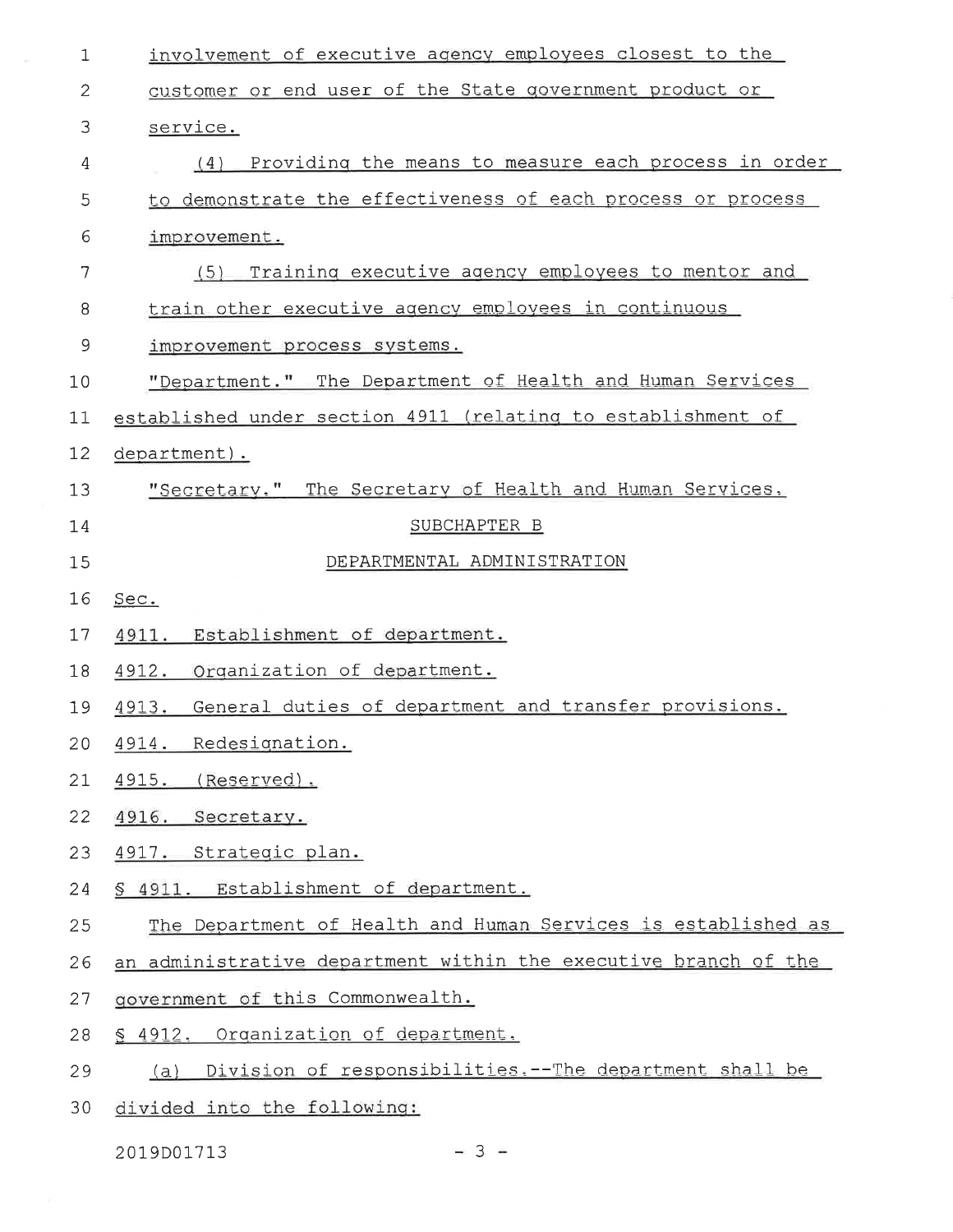| $\mathbf 1$  | (1)<br>The Bureau of Child Development.                        |
|--------------|----------------------------------------------------------------|
| $\mathbf{2}$ | (2)<br>The Bureau of Children, Youth and Families.             |
| 3            | (3)<br>The Bureau of Developmental Programs.                   |
| 4            | (4)<br>The Bureau of Eligibility and Self-Sustainability.      |
| 5            | (5)<br>The Bureau of Health Care Quality and Licensure.        |
| 6            | (6)<br>The Bureau of Public Health.                            |
| 7            | (7)<br>The Bureau of Medical Programs and Pharmacy             |
| 8            | Services.                                                      |
| 9            | (d)<br>Supervision.--                                          |
| 10           | (1)<br>Each bureau of the department shall be headed by a      |
| 11           | deputy secretary appointed by the secretary.                   |
| 12           | (2)<br>Each deputy secretary shall be under the supervision    |
| 13           | of the secretary.                                              |
| 14           | \$ 4913. General duties of department and transfer provisions. |
| 15           | (a)<br>Authority.--The department shall exercise the authority |
| 16           | and perform the duties of the following as specified in this   |
| 17           | chapter:                                                       |
| 18           | (1)<br>The Department of Health.                               |
| 19           | (2)<br>The Department of Human Services.                       |
| 20           | (b)<br>Transfer of powers and duties.--                        |
| 21           | (1)<br>The powers and duties vested in the Secretary of        |
| 22           | Health and the Secretary of Human Services are transferred to  |
| 23           | the secretary, who shall exercise the powers and perform the   |
| 24           | duties that those secretaries exercised or performed prior to  |
| 25           | the effective date of this section. Any reference to the       |
| 26           | Secretary of Health or the Secretary of Human Services shall   |
| 27           | be a reference to the secretary on or after the effective      |
| 28           | date of this section.                                          |
| 29           | (2)<br>The following are transferred to the department:        |
| 30           | (i)<br>All bureaus, organizations and divisions in the         |

 $\overline{\mathcal{C}}$ 

 $\lambda$ 

2019D01713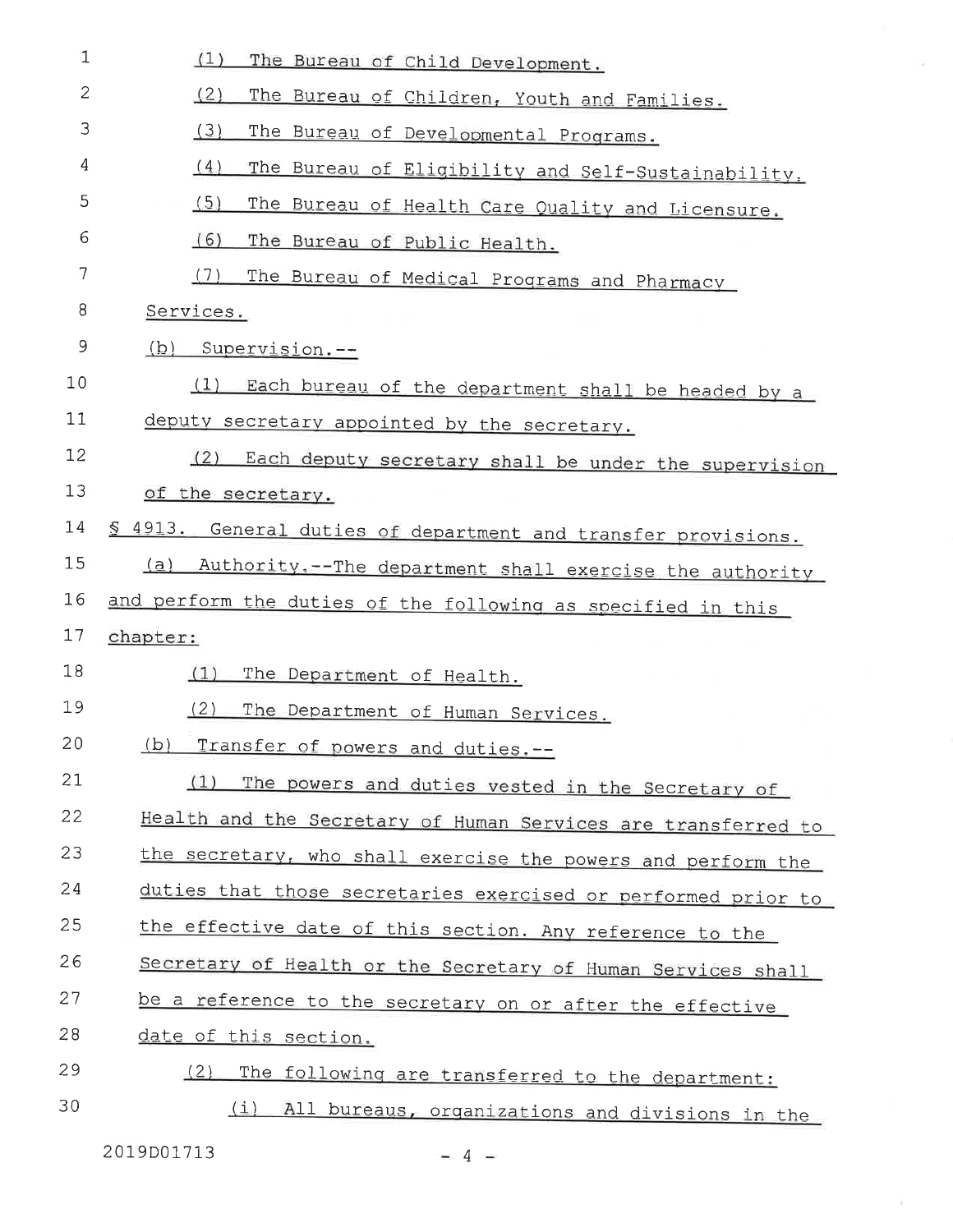| $\mathbf 1$ | Department of Health and the Department of Human Services        |
|-------------|------------------------------------------------------------------|
| 2           | responsible for the functions specified in this chapter.         |
| 3           | (ii) All personnel, allocations, appropriations,                 |
| 4           | equipment, files, records, contracts, agreements,                |
| 5           | obligations and other materials which are used, employed         |
| 6           | or expended by the Department of Health or the Department        |
| 7           | of Human Services in connection with the functions               |
| 8           | transferred by this chapter to the department in the             |
| $\mathsf 9$ | first instance and as if these contracts, agreements and         |
| 10          | obligations had been incurred or entered into by the             |
| 11          | department.                                                      |
| 12          | Apportionment.--The personnel, appropriations, equipment<br>(C)  |
| 13          | and other items and material transferred to the department by    |
| 14          | this section shall include an appropriate portion of the general |
| 15          | administrative, overhead and supporting personnel,               |
| 16          | appropriations, equipment and other material of the Department   |
| 17          | of Health or the Department of Human Services and shall also     |
| 18          | include, where applicable, Federal grants and funds and other    |
| 19          | benefits from any Federal program.                               |
| 20          | Status of employees. -- All personnel transferred under<br>(d)   |
| 21          | this chapter shall retain any civil service employment status    |
| 22          | assigned to the personnel.                                       |
| 23          | § 4914. Redesignation.                                           |
| 24          | Department of Health.--<br>(a)                                   |
| 25          | The Department of Health shall be known as the<br>(1)            |
| 26          | Bureau of Health under the department.                           |
| 27          | A reference to the Department of Health in a statute<br>(2)      |
| 28          | or requlation shall be deemed a reference to the department.     |
| 29          | To provide an efficient and cost-minimizing<br>(3)               |
| 30          | transition, licenses, contracts, deeds and other official        |

 $\gamma^{\mu}$ 

 $= 5 =$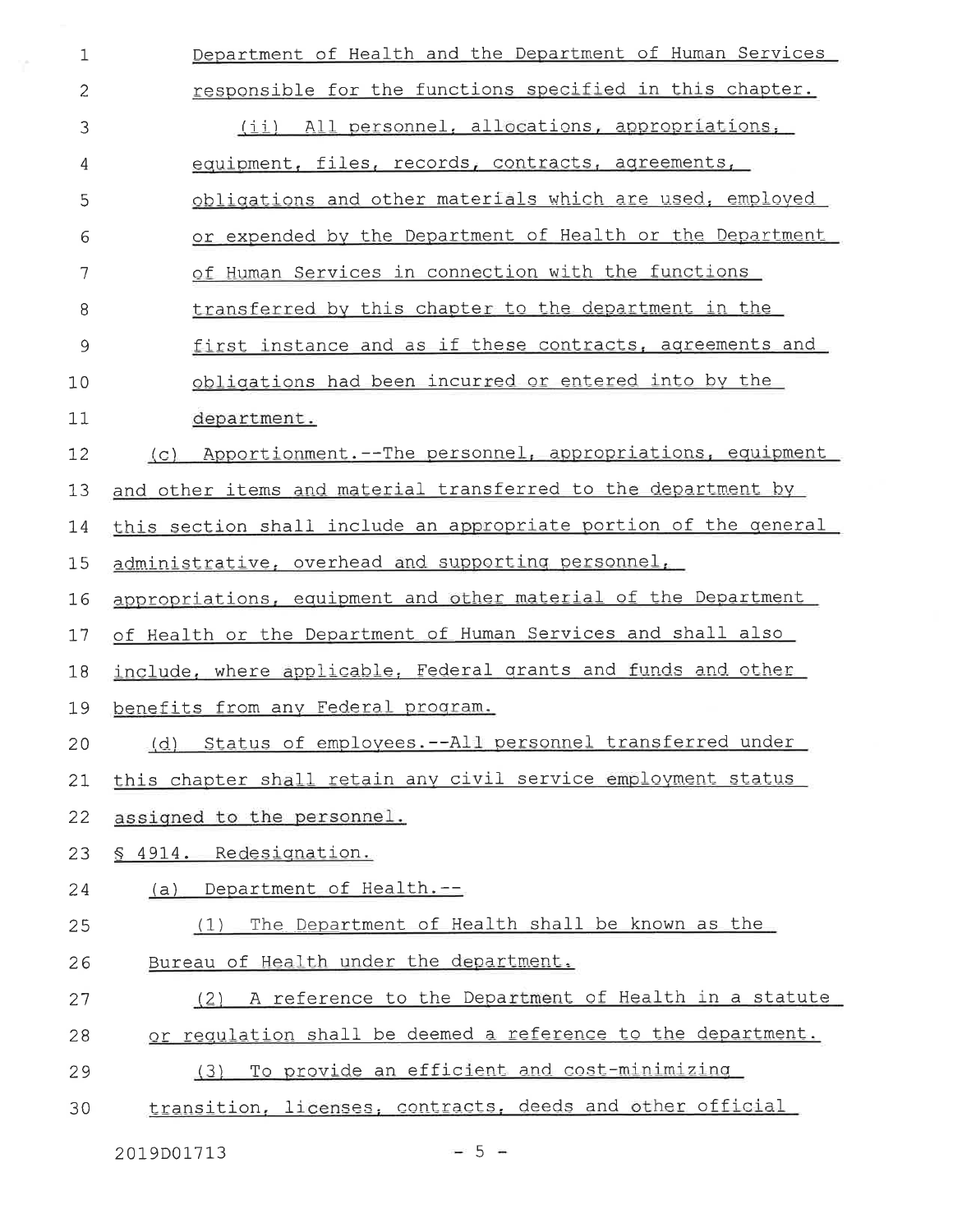| $\mathbf{1}$ | actions of the department or any bureau specified in this     |
|--------------|---------------------------------------------------------------|
| $\mathbf{2}$ | subsection shall not be affected by the use of the            |
| 3            | designation as Bureau of Health. The Department of Health may |
| 4            | continue to use the name "Department of Health" on badges,    |
| 5            | licenses, contracts, deeds, stationery and other official     |
| 6            | documents until existing supplies are exhausted. The          |
| 7            | department may substitute the title "Department of Health and |
| 8            | Human Services" for "Department of Health" on its documents   |
| $\mathsf 9$  | and materials on a schedule that is deemed appropriate.       |
| 10           | (4)<br>The department shall not replace existing signage at   |
| 11           | its locations with the redesignated name until the signs are  |
| 12           | worn and in need of replacement. This transition shall be     |
| 13           | coordinated with changes in administration.                   |
| 14           | (5)<br>The department shall continue to use the name          |
| 15           | "Department of Health" on its computer systems until the time |
| 16           | of routine upgrades in each computer system in the            |
| 17           | department. The change in name shall be made at the time of   |
| 18           | the routine upgrade to the computer systems.                  |
| 19           | (b) Department of Human Services.--                           |
| 20           | (1) The Department of Human Services shall be known as        |
| 21           | the Bureau of Human Services under the department.            |
| 22           | (2) A reference to the Department of Human Services in a      |
| 23           | statute or regulation shall be deemed a reference to the      |
| 24           | department.                                                   |
| 25           | (3)<br>To provide an efficient and cost-minimizing            |
| 26           | transition, licenses, contracts, deeds and other official     |
| 27           | actions of the department or any bureau specified in this     |
| 28           | subsection shall not be affected by the use of the            |
| 29           | designation as Bureau of Human Services. The department may   |
| 30           | continue to use the name "Department of Human Services" on    |
|              | 2019D01713<br>$-6-$                                           |

 $\sim$  180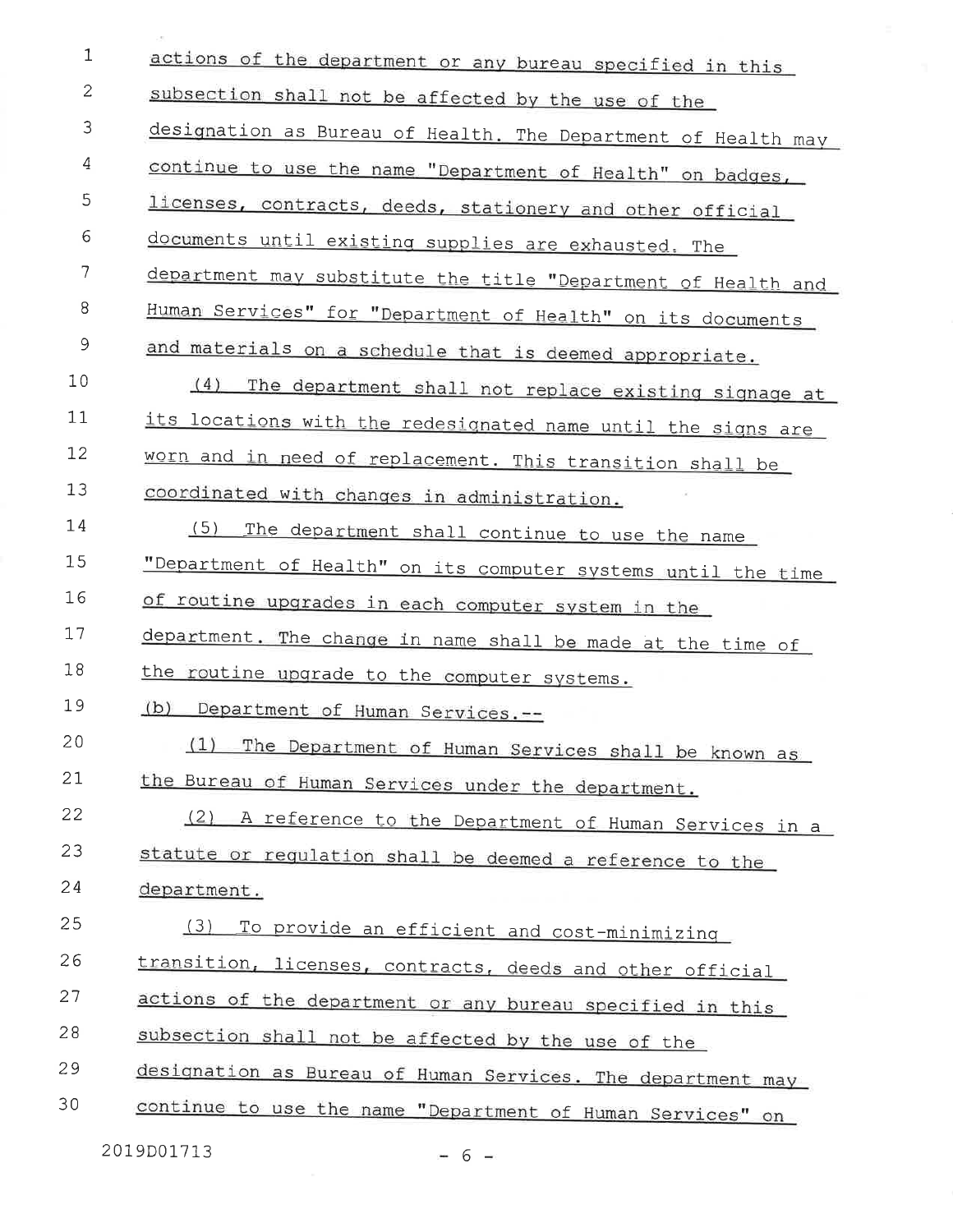| badges, licenses, contracts, deeds, stationery and other         |
|------------------------------------------------------------------|
| official documents until existing supplies are exhausted. The    |
| department may substitute the title "Department of Health and    |
| Human Services" for "Department of Human Services" on its        |
| documents and materials on a schedule that is deemed             |
| appropriate.                                                     |
| The department shall not replace existing signage at<br>(4)      |
| its locations with the redesignated name until the signs are     |
| worn and in need of replacement. This transition shall be        |
| coordinated with changes in administration.                      |
| The department shall continue to use the name<br>(5)             |
| "Department of Human Services" on its computer systems until     |
| the time of routine upgrades in each computer system in the      |
| department. The change in name shall be made at the time of      |
| the routine upgrade to the computer systems.                     |
| $$4915.$ (Reserved).                                             |
| § 4916. Secretary.                                               |
| Nomination.--No later than 30 days after the effective<br>(a)    |
| date of this section, the Governor shall nominate an individual  |
| 20 to serve as acting secretary until the individual or another  |
| individual is confirmed as secretary by the Senate under section |
| 8 of Article IV of the Constitution of Pennsylvania. The acting  |
| secretary shall have the same authority as the secretary.        |
| (b) Appointments.--The secretary shall appoint the deputy        |
| secretaries. Each deputy secretary shall possess appropriate     |
|                                                                  |
| qualifications to serve in that capacity.                        |
| § 4917. Strategic plan.                                          |
| Development.--Subject to subsection (b), within 120 days<br>(a)  |
| of the effective date of this section, the Governor shall        |
|                                                                  |

 $= 7 =$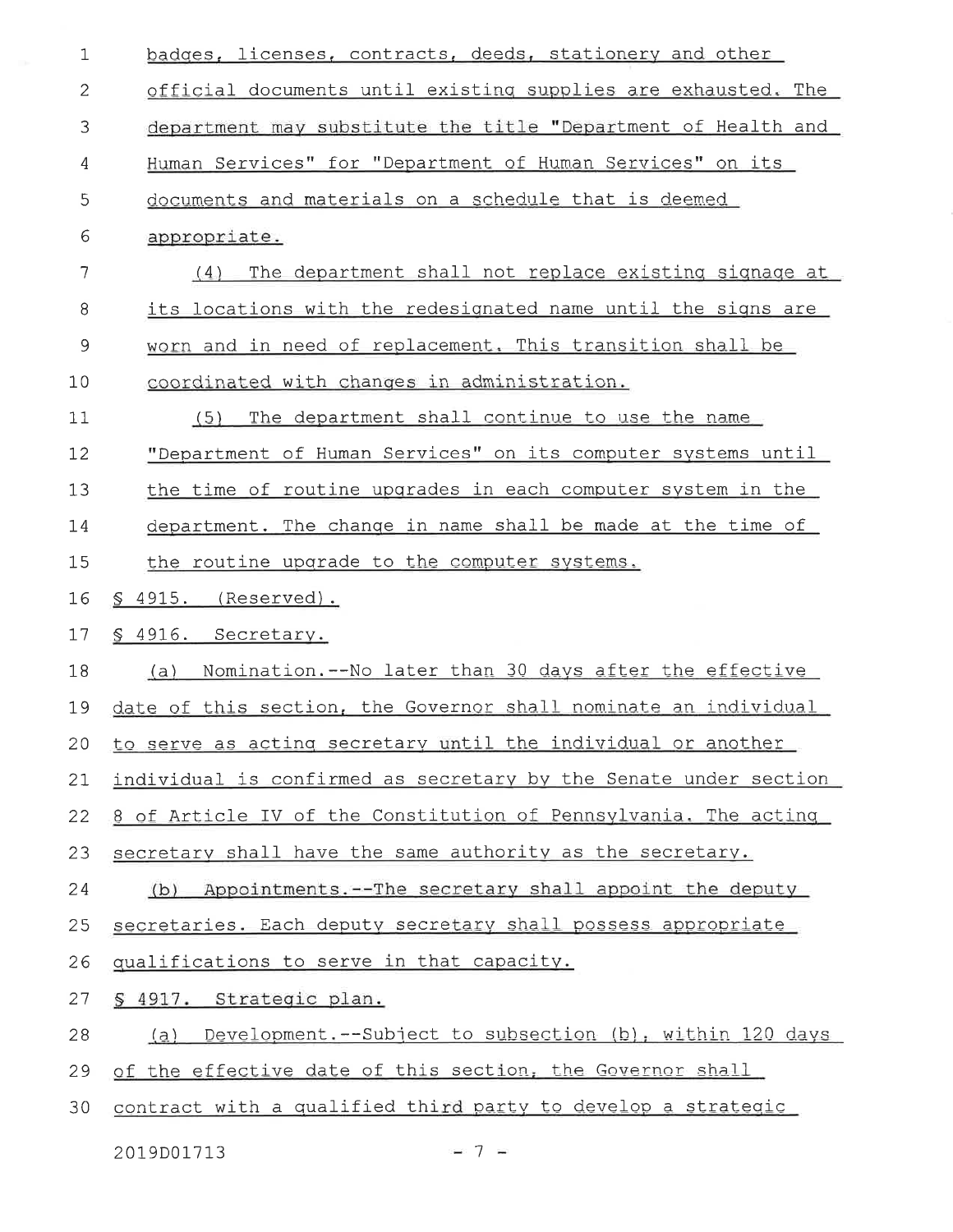|  |  | 1 plan under this section. |
|--|--|----------------------------|
|  |  |                            |

| $\overline{c}$ | (b)<br>Third-party contract. -- The Governor may enter into a    |
|----------------|------------------------------------------------------------------|
| 3              | contract with a qualified third-party organization under this    |
| 4              | section if the organization:                                     |
| 5              | (1)<br>has experience with large corporate mergers of a          |
| 6              | company which has more than 500 employees;                       |
| 7              | (2)<br>has experience assisting in the merging of                |
| 8              | government agencies in other states; and                         |
| 9              | (3)<br>utilizes continuous improvement process systems to        |
| 10             | strengthen the efficiency and delivery of service of agencies    |
| 11             | or corporations undergoing a merger.                             |
| 12             | (c) Parameters. -- The strategic plan under this section shall   |
| 13             | detail the merger of the Department of Health and the Department |
| 14             | of Human Services, in accordance with the provisions of this     |
| 15             | chapter, and shall provide for:                                  |
| 16             | (1) A 20% reduction in administrative costs.                     |
| 17             | (2)<br>A 20% reduction in regulations promulgated by the         |
| 18             | Department of Health and the Department of Human Services.       |
| 19             | (3)<br>Establishment of a Regulatory Advisory Committee          |
| 20             | consisting of members of the regulated communities for           |
| 21             | activities requlated or overseen by the department.              |
| 22             | (4)<br>Establishment of a Statewide and uniform                  |
| 23             | interpretation of regulations and laws from inspectors used      |
| 24             | by the department.                                               |
| 25             | (5)<br>Establishment of an independent office separate from      |
| 26             | the department to oversee any medical assistance program         |
| 27             | operated by the Commonwealth.                                    |
| 28             | (6)<br>Improvement of agency services to residents of this       |
| 29             | Commonwealth at a lower cost to taxpayers.                       |
| 30             | (7)<br>Consolidation of redundant rules and requlations          |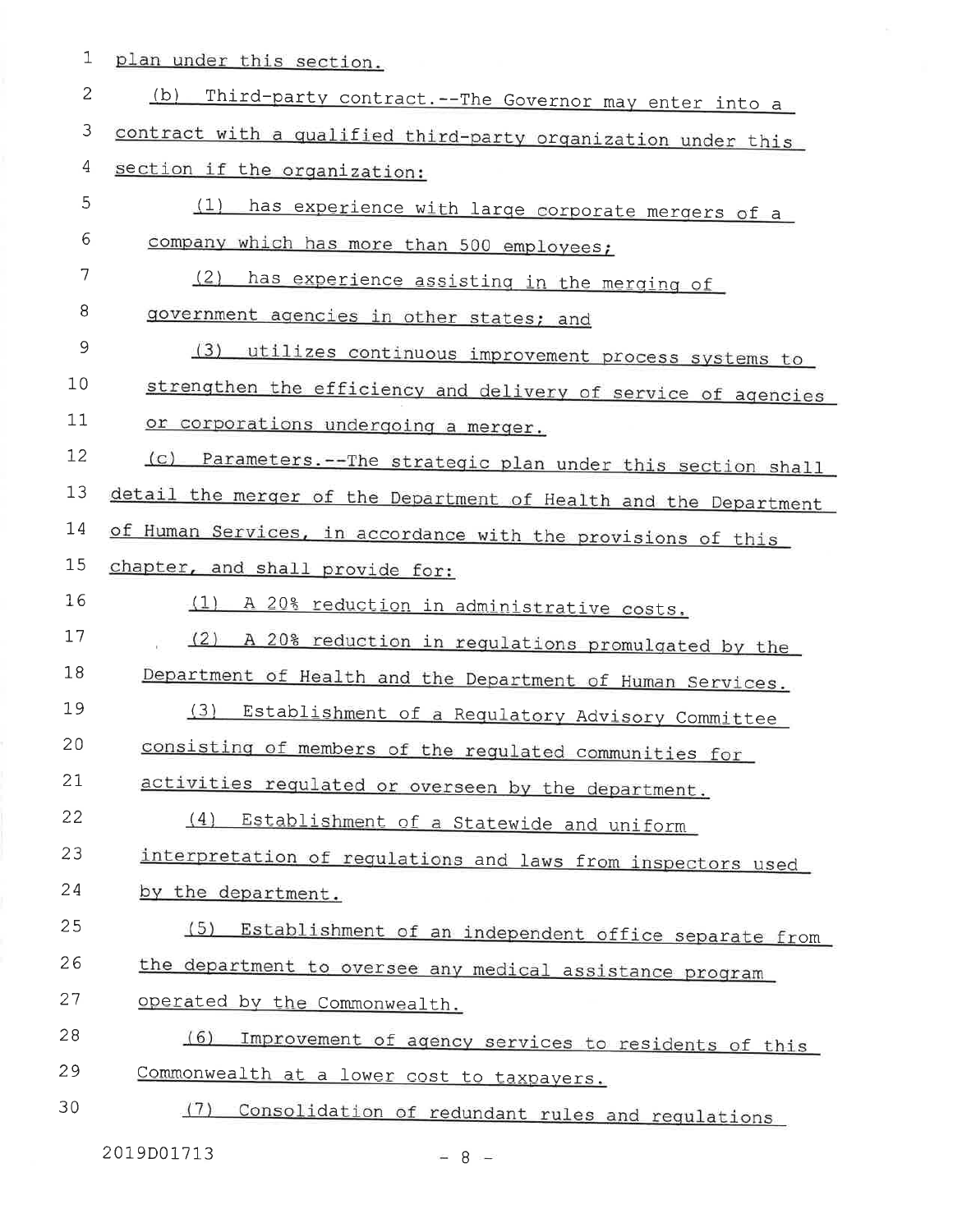| $\mathbf 1$   | promulgated by the Department of Health and the Department of   |
|---------------|-----------------------------------------------------------------|
| 2             | Human Services.                                                 |
| 3             | Development of expected outcomes to improve the<br>(8)          |
| 4             | health and well-being of residents of this Commonwealth.        |
| 5             | Value-based purchasing for agency programs.<br>(9)              |
| 6             | Use of evidence-based programs.<br>(10)                         |
| 7             | (11) A proposal for the development of medical homes.           |
| 8             | Development of a plan to establish a uniform<br>(12)            |
| $\mathcal{G}$ | coordinated delivery of services.                               |
| 10            | (13) Recommendations to maximize the amount of Federal          |
| 11            | funds received by the Commonwealth.                             |
| 12            | (14) A detailed analysis of Federal funding for the             |
| 13            | department, including, but not limited to, long-term costs to   |
| 14            | the Commonwealth required for maintenance of effort             |
| 15            | agreements.                                                     |
| 16            | Apportionment of personnel, appropriations,<br>(15)             |
| 17            | equipment and other items and material transferred to the       |
| 18            | department under section 4913 (relating to general duties of    |
| 19            | department and transfer provisions).                            |
| 20            | Submittal. -- No later than 240 days after the effective<br>(d) |
| 21            | date of this section, the strategic plan under this section     |
| 22            | shall be submitted to the General Assembly for review and any   |
| 23            | hearings deemed necessary.                                      |
| 24            | Section 2. All other acts or parts of acts are repealed         |
| 25            | insofar as they are inconsistent with this act.                 |
| 26            | Section 3. Except as otherwise provided in 71 Pa.C.S. Ch.       |
| 27            | 49, all activities regarding the powers and duties under 71     |
| 28            | Pa.C.S. Ch. 49 which were initiated under the Department of     |
| 29            | Health or the Department of Human Services shall continue and   |
| 30            | remain in full force and effect and may be completed under 71   |
|               |                                                                 |

¥.

 $-9 -$